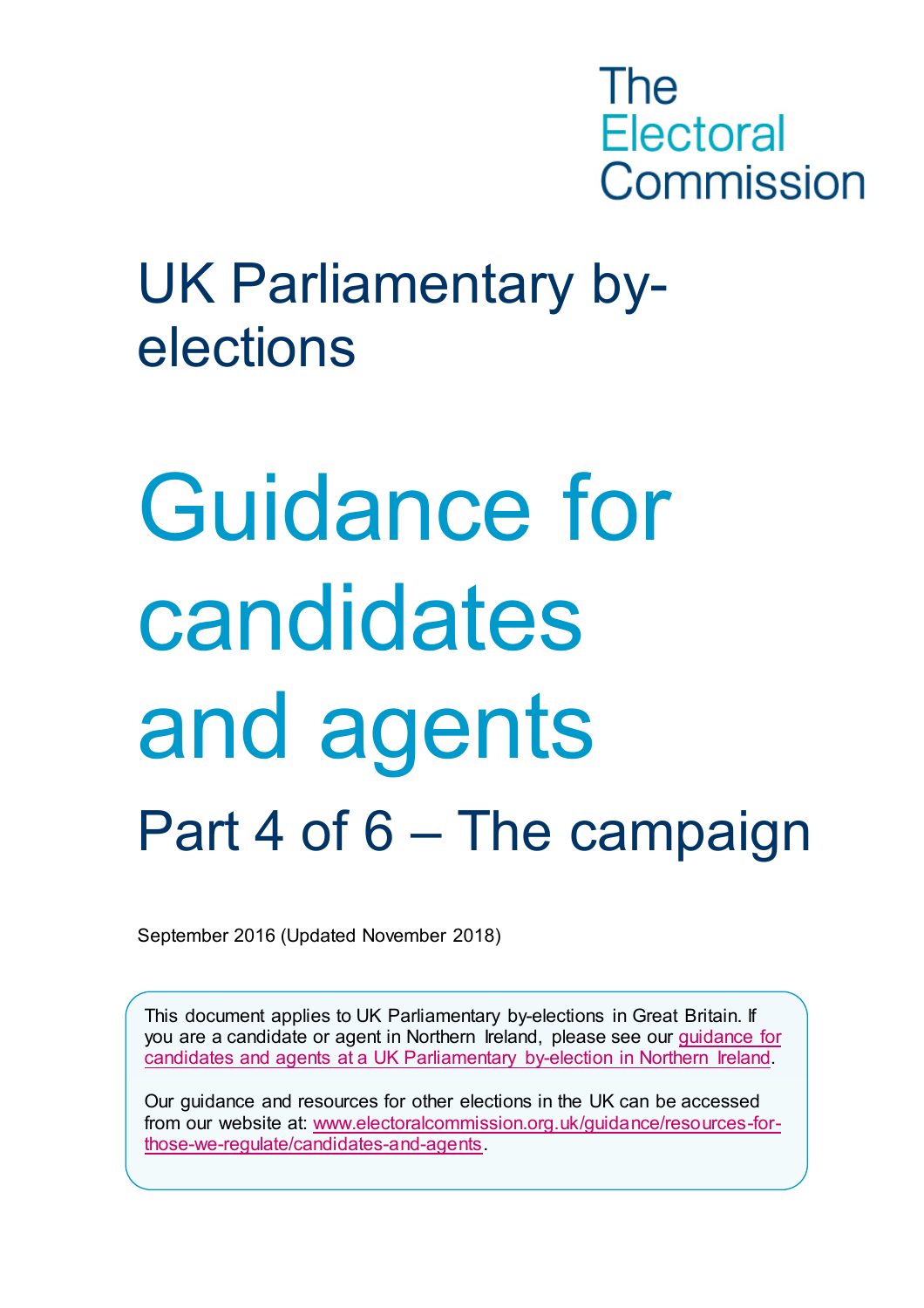## **Contents**

| Campaigning dos and don'ts 5                               |  |
|------------------------------------------------------------|--|
|                                                            |  |
| When does a person officially become a candidate?5         |  |
|                                                            |  |
|                                                            |  |
|                                                            |  |
|                                                            |  |
| Applying for a copy of the electoral register and lists of |  |
|                                                            |  |
|                                                            |  |
| Campaign publicity dos and don'ts  10                      |  |
|                                                            |  |
|                                                            |  |
|                                                            |  |
|                                                            |  |
|                                                            |  |
|                                                            |  |
|                                                            |  |
| Maintaining the integrity of the election 14               |  |
|                                                            |  |
|                                                            |  |
|                                                            |  |
|                                                            |  |
|                                                            |  |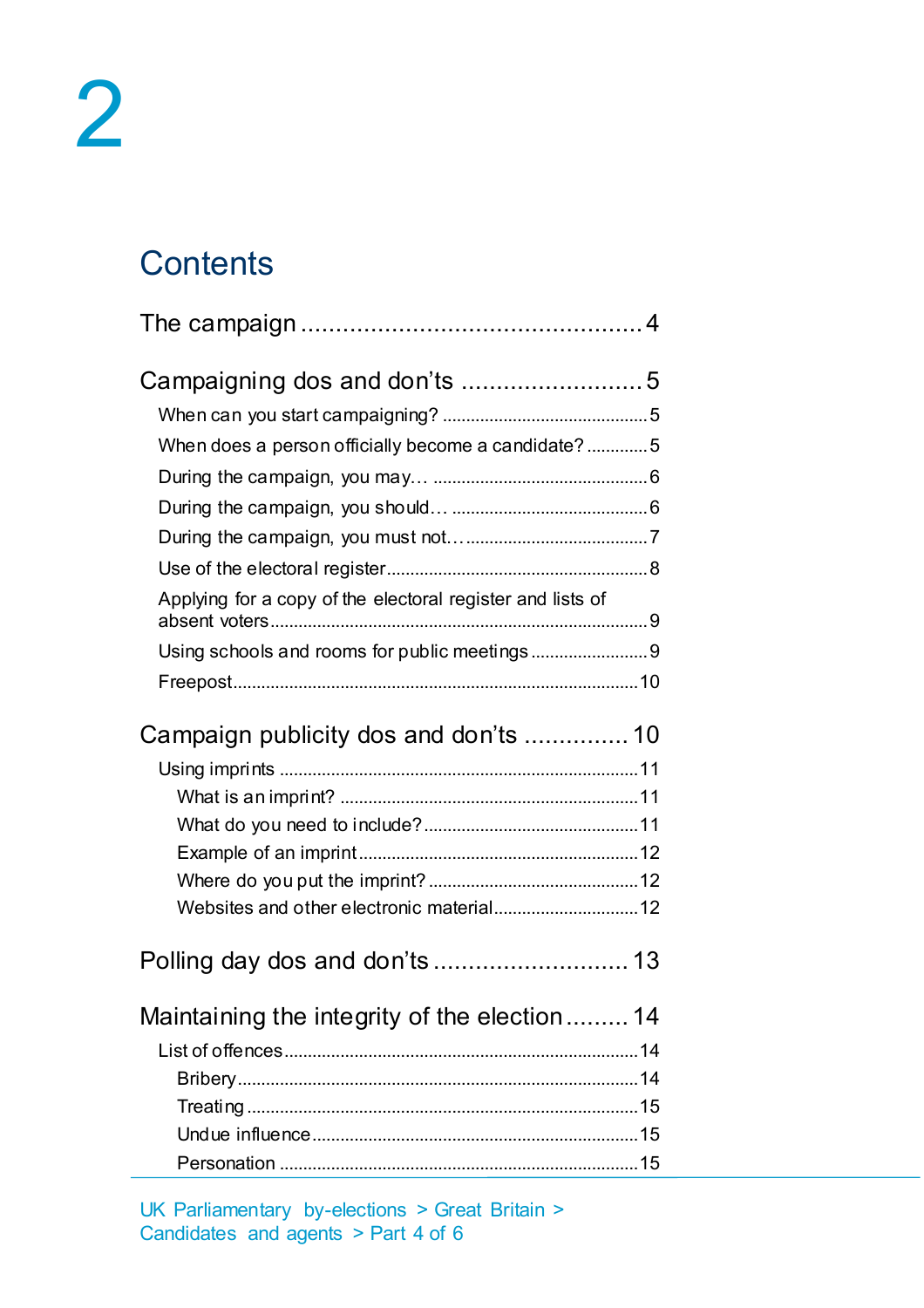| False statements about a candidate's personal character      |  |
|--------------------------------------------------------------|--|
|                                                              |  |
| False registration information and false postal/proxy voting |  |
|                                                              |  |
|                                                              |  |
|                                                              |  |
|                                                              |  |
|                                                              |  |
|                                                              |  |
|                                                              |  |
|                                                              |  |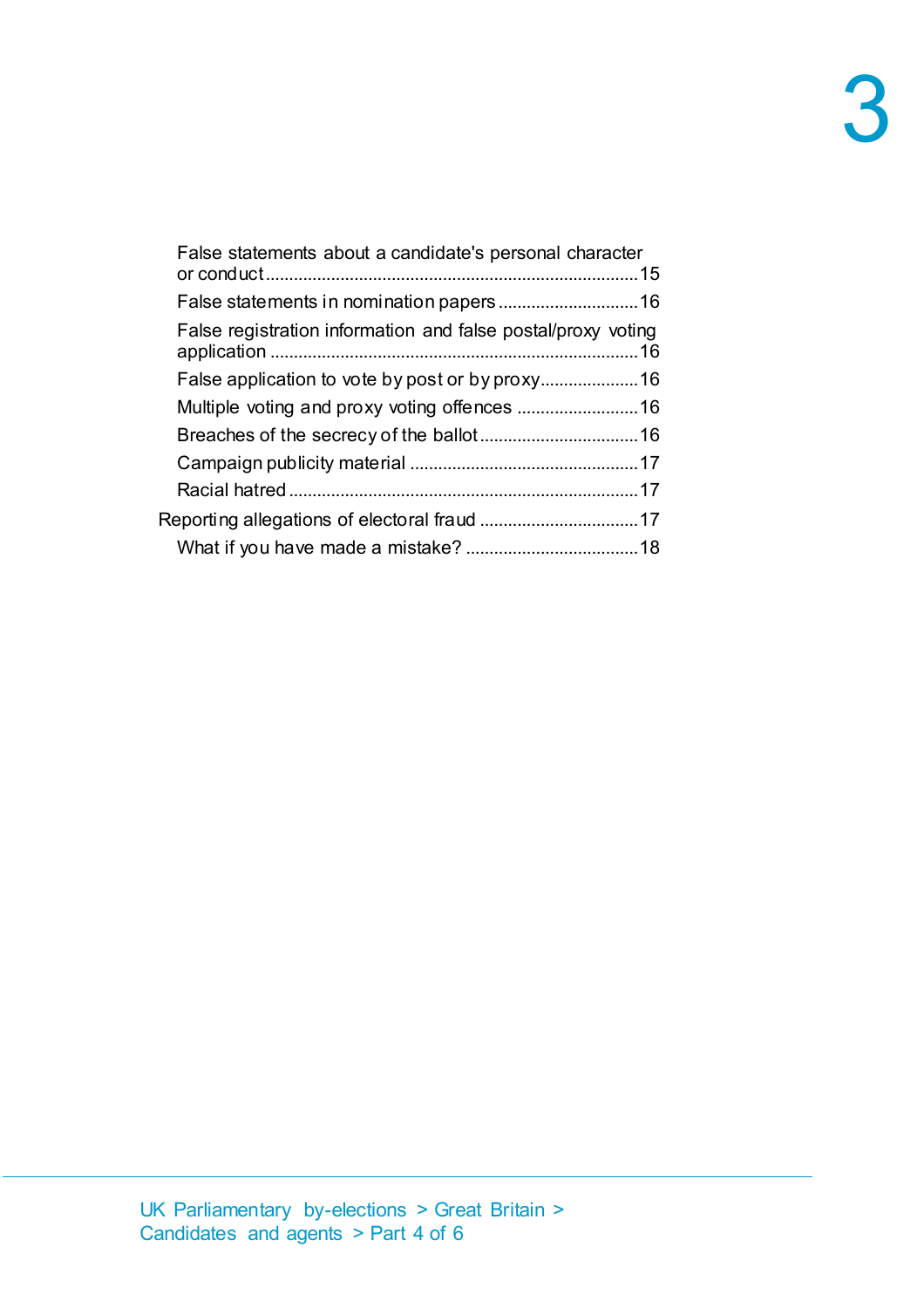

## <span id="page-3-0"></span>The campaign

This document contains our guidance on campaigning at a UK Parliamentary by-election in Great Britain.

In this document, we use 'you' to refer to the candidate. We use 'must' when we refer to a specific requirement. We use 'should' for items we consider to be minimum good practice, but which are not legal or regulatory requirements.

We have included generic deadlines throughout this document to give you an indication of the timings for key processes. You should, however, obtain a copy of the specific timetable for the by-election from the (Acting) Returning Officer.

We are here to help, so please contact your local Commission team if you have any questions. See our **Overview** [document](http://www.electoralcommission.org.uk/__data/assets/pdf_file/0018/214227/Parliamentary-By-Election-Overview.pdf) for contact details.

Revised data protection legislation applies from 25 May 2018 and will apply to the processing of all personal data.

Please contact the **Information** [Commissioner's](https://ico.org.uk/for-organisations/guide-to-the-general-data-protection-regulation-gdpr/)  [Office](https://ico.org.uk/for-organisations/guide-to-the-general-data-protection-regulation-gdpr/) for further information about how the General Data Protection Regulation affects you.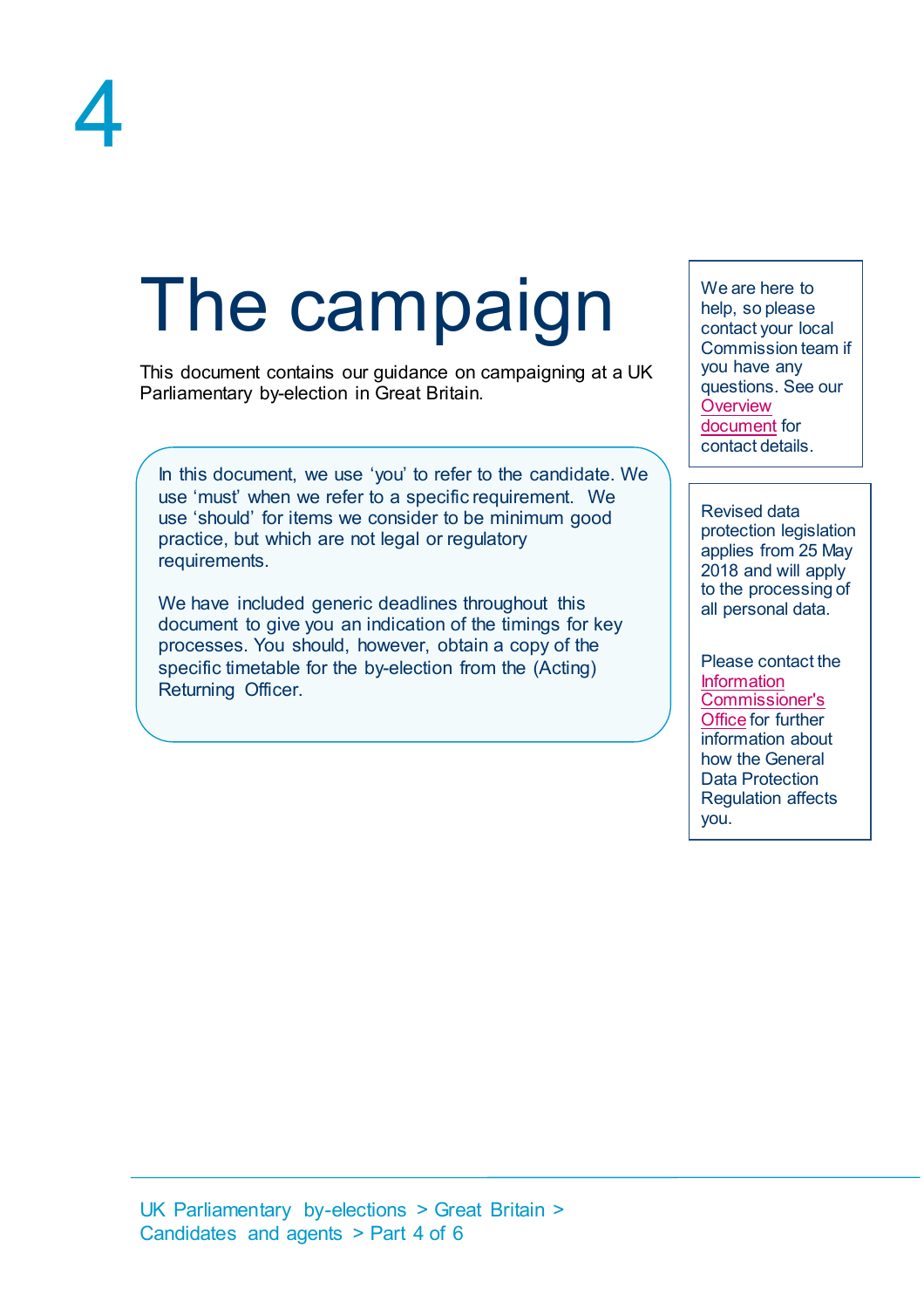## <span id="page-4-0"></span>Campaigning dos and don'ts

## <span id="page-4-1"></span>When can you start campaigning?

1.1 You can start campaigning at any time. You do not have to wait until you are validly nominated to declare that you will run for election, ask people to support you or publish campaign material.

1.2 Election spending limits apply ahead of a UK Parliamentary election. For more information on election spending, please see Part 3 - [Spending and donations.](http://www.electoralcommission.org.uk/__data/assets/pdf_file/0003/214248/Parliamentary-By-Election-Part-3-Spending-and-donations.pdf)

## <span id="page-4-2"></span>When does a person officially become a candidate?

<span id="page-4-3"></span>1.3 The earliest you can officially become a candidate is on the date that the vacancy occurs.

1.4 For example, where the vacancy is due to the resignation of an MP, the vacancy occurs when they take up a disqualifying office under the Crown. This is because an MP cannot resign, but their acceptance of the office of steward or bailiff of Her Majesty's three Chiltern Hundreds or of the Manor of Northstead, which are offices under the Crown, would lead to a disqualification and, consequently, a vacancy.

1.5 Where an MP has died, the vacancy occurs on the date they died.

1.6 You will officially become a candidate on the day the vacancy occurs if on or before this date you have already declared yourself a candidate at the election (or another person has declared that you are a candidate).

<span id="page-4-4"></span>1.7 If after this date you or others declare that you will be a candidate at the election, you will become a candidate on the date such a declaration is made, or on the date that you submit your nomination papers, whichever is the earlier.

The Equality and Human Rights Commission have published guidance for political parties and candidates about how equality and human rights law affects election campaigning. A copy of their guidance can be found here: [https://www.equalityhu](https://www.equalityhumanrights.com/en/publication-download/equality-and-human-rights-law-during-election-period-guidance-local-authorities) [manrights.com/en/publi](https://www.equalityhumanrights.com/en/publication-download/equality-and-human-rights-law-during-election-period-guidance-local-authorities) [cation](https://www.equalityhumanrights.com/en/publication-download/equality-and-human-rights-law-during-election-period-guidance-local-authorities)[download/equality-and](https://www.equalityhumanrights.com/en/publication-download/equality-and-human-rights-law-during-election-period-guidance-local-authorities)[human-rights-law](https://www.equalityhumanrights.com/en/publication-download/equality-and-human-rights-law-during-election-period-guidance-local-authorities)[during-election-period](https://www.equalityhumanrights.com/en/publication-download/equality-and-human-rights-law-during-election-period-guidance-local-authorities)[guidance-local](https://www.equalityhumanrights.com/en/publication-download/equality-and-human-rights-law-during-election-period-guidance-local-authorities)[authorities](https://www.equalityhumanrights.com/en/publication-download/equality-and-human-rights-law-during-election-period-guidance-local-authorities)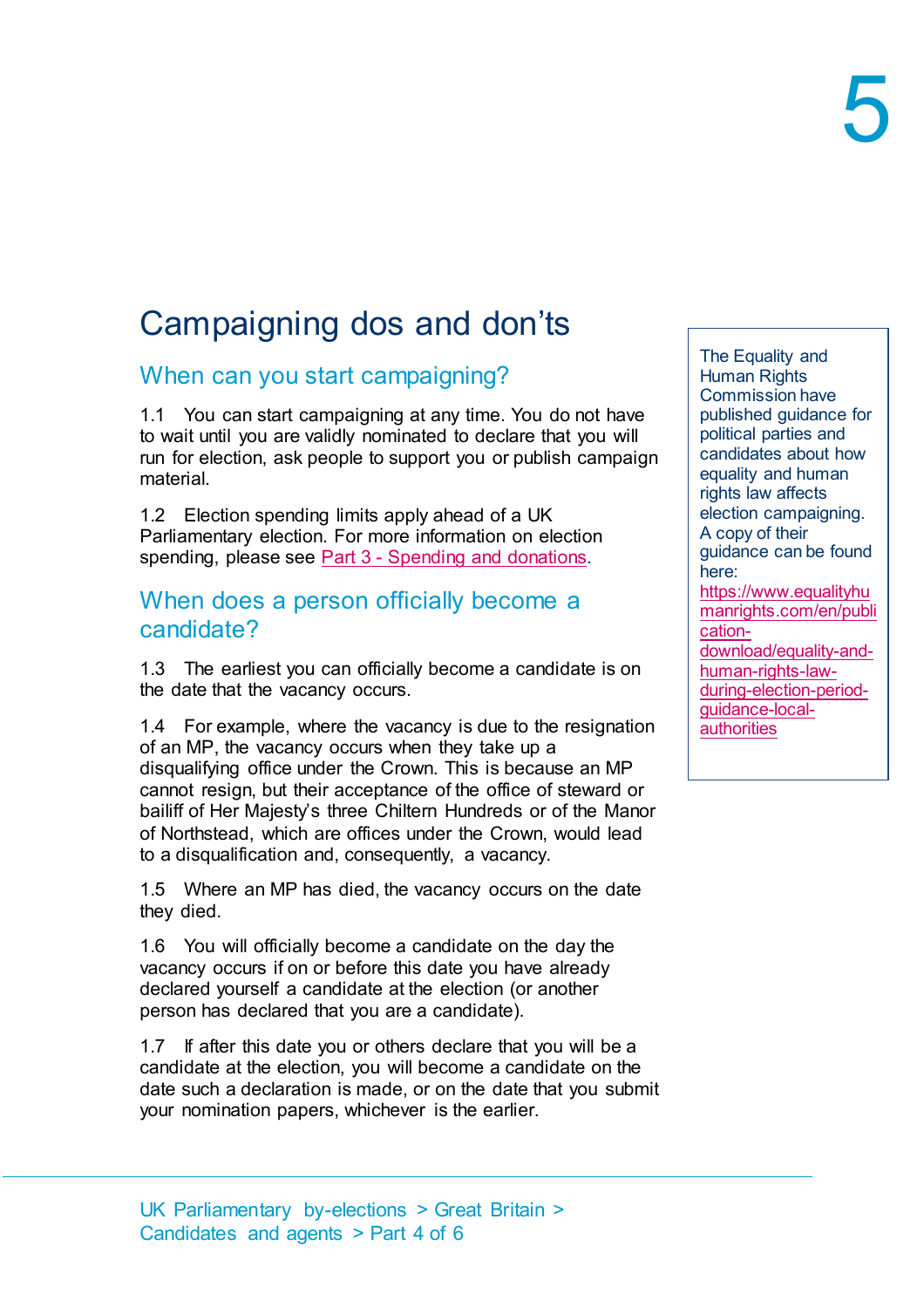1.8 Once you have officially become a candidate, you are entitled to a copy of the register of electors. You are also entitled to a copy of the lists of absent voters for the constituency you are standing in. In addition, you can use publicly funded rooms and schools for public meetings (see paragraph **[1.20](#page-8-2)** below).

## <span id="page-5-0"></span>During the campaign, you may…

- Encourage people who are not on the electoral register to apply for registration. The deadline for registering to vote in time for the election is 12 working days before the poll. Individuals can register online at **<https://www.gov.uk/register-to-vote>**. You can find out more about who can register at **[www.aboutmyvote.co.uk](http://www.aboutmyvote.co.uk/)**.
- Help voters with information about postal and proxy voting – you can find information at **[www.aboutmyvote.co.uk](http://www.aboutmyvote.co.uk/)**. The deadline for applying for a postal vote for the elections is 5pm on the  $11<sup>th</sup>$  working day before the poll. The deadline for applying for a proxy vote for the elections is 5pm on the sixth working day before the poll, although in certain circumstances electors may apply for an emergency proxy up to 5pm on polling day. An elector can apply for an emergency proxy if, after 5pm on the sixth working day before the poll, they have had a medical emergency or have been called away on business.

## <span id="page-5-1"></span>During the campaign, you should…

If you develop your own absent vote application forms, make sure they include all the required information, or the applications will be rejected. In particular, you must make sure that the signature and date of birth fields on postal and proxy application forms are in the correct format. You should use our absent voting application forms on **[www.aboutmyvote.co.uk](http://www.aboutmyvote.co.uk/)** as a guide. You should consider liaising with the Electoral Registration Officer(s) who may be able to provide you with forms you can use.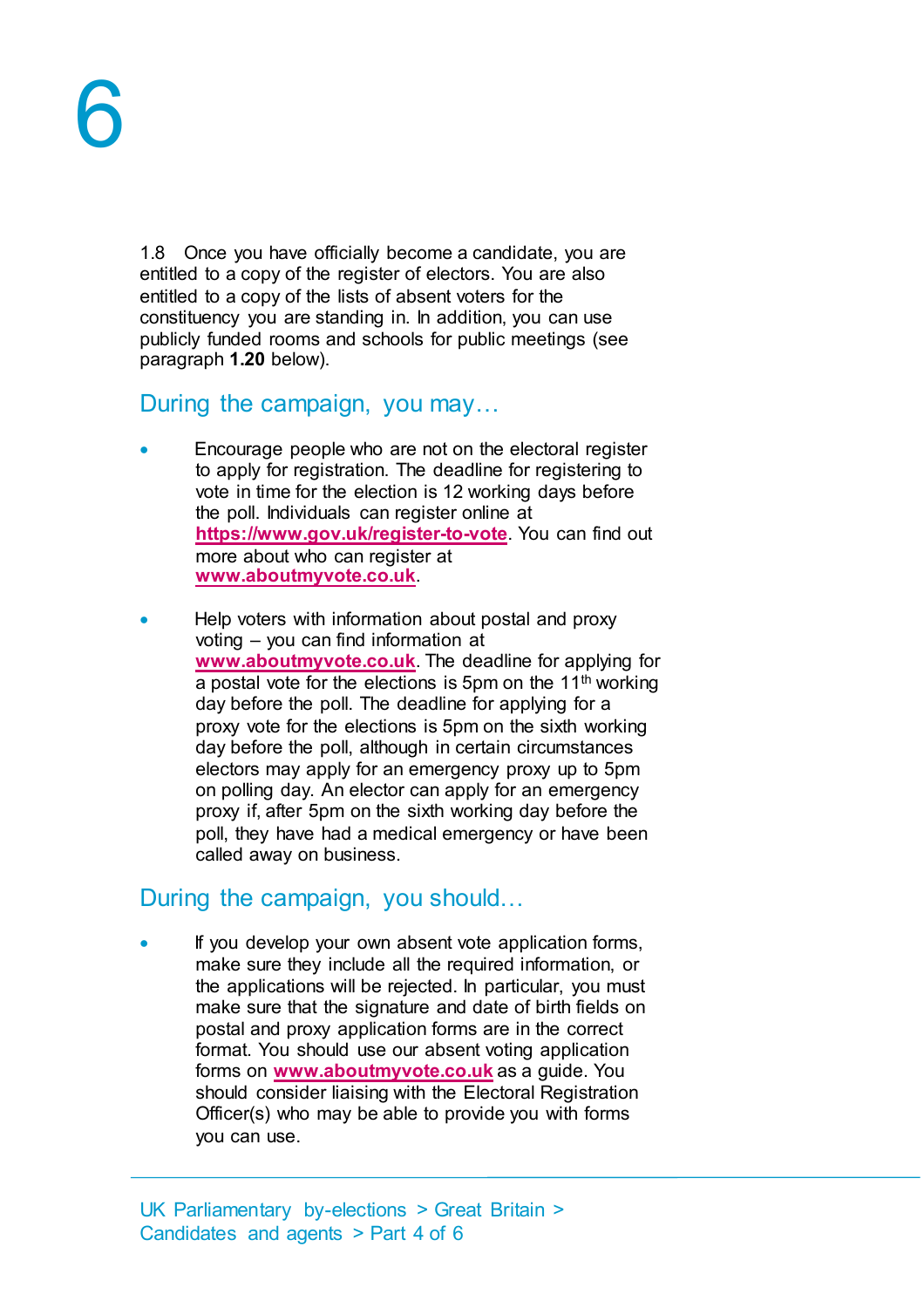- Make sure your supporters follow our code of conduct [on handling applications](http://www.electoralcommission.org.uk/__data/assets/pdf_file/0011/179741/Code-of-conduct-for-campaigners-2015.pdf) – this will help them to avoid situations where their honesty or integrity could be questioned.
- Make sure your supporters are courteous when dealing with other candidates and their supporters.
- Be aware of the deadlines for appointing an election agent, and agents to attend postal vote opening sessions, polling stations and the count. Deadlines are set out in our guidance document Part 2a – [Standing as](http://www.electoralcommission.org.uk/__data/assets/pdf_file/0020/214229/Parliamentary-By-Election-Part-2a-Standing-as-an-independent-candidate.pdf)  [an independent candidate](http://www.electoralcommission.org.uk/__data/assets/pdf_file/0020/214229/Parliamentary-By-Election-Part-2a-Standing-as-an-independent-candidate.pdf) and Part 2b – [Standing as a](http://www.electoralcommission.org.uk/__data/assets/pdf_file/0012/214230/Parliamentary-By-Election-Part-2b-Standing-as-an-independent-candidate.pdf)  [party candidate.](http://www.electoralcommission.org.uk/__data/assets/pdf_file/0012/214230/Parliamentary-By-Election-Part-2b-Standing-as-an-independent-candidate.pdf)
- Check our guidance on how postal vote openings, the voting process and the count will work so that you know what you can expect to happen and when (see Part  $5 -$ [Your right to attend key electoral events\).](http://www.electoralcommission.org.uk/__data/assets/pdf_file/0014/214232/Parliamentary-By-Election-Part-5-Your-right-to-attend-key-electoral-events.pdf)
- Check that your systems for recording spending and donations are working. For more information on donations and election spending see Part 3 - [Spending](http://www.electoralcommission.org.uk/__data/assets/pdf_file/0003/214248/Parliamentary-By-Election-Part-3-Spending-and-donations.pdf)  [and donations.](http://www.electoralcommission.org.uk/__data/assets/pdf_file/0003/214248/Parliamentary-By-Election-Part-3-Spending-and-donations.pdf)

## <span id="page-6-0"></span>During the campaign, you must not…

- Knowingly make a false statement about the personal character of another candidate.
- Pay canvassers. Canvassing means trying to persuade an elector to vote for or against a particular candidate or party.

1.9 More information on election offences and how to report these can be found later in this document (from paragraph **[1.47](#page-13-3)**).

1.10 If either you or your agent have made a mistake and have acted in contravention of the rules, you can apply for relief from the consequences of having made a mistake. See paragraph **[1.69](#page-17-1)** for more information.

Registered political parties are entitled to receive a copy of the full electoral register at any time.

Any person found breaching the restrictions on use of the electoral register could face an unlimited fine in England and Wales, or a fine of up to £5,000 in Scotland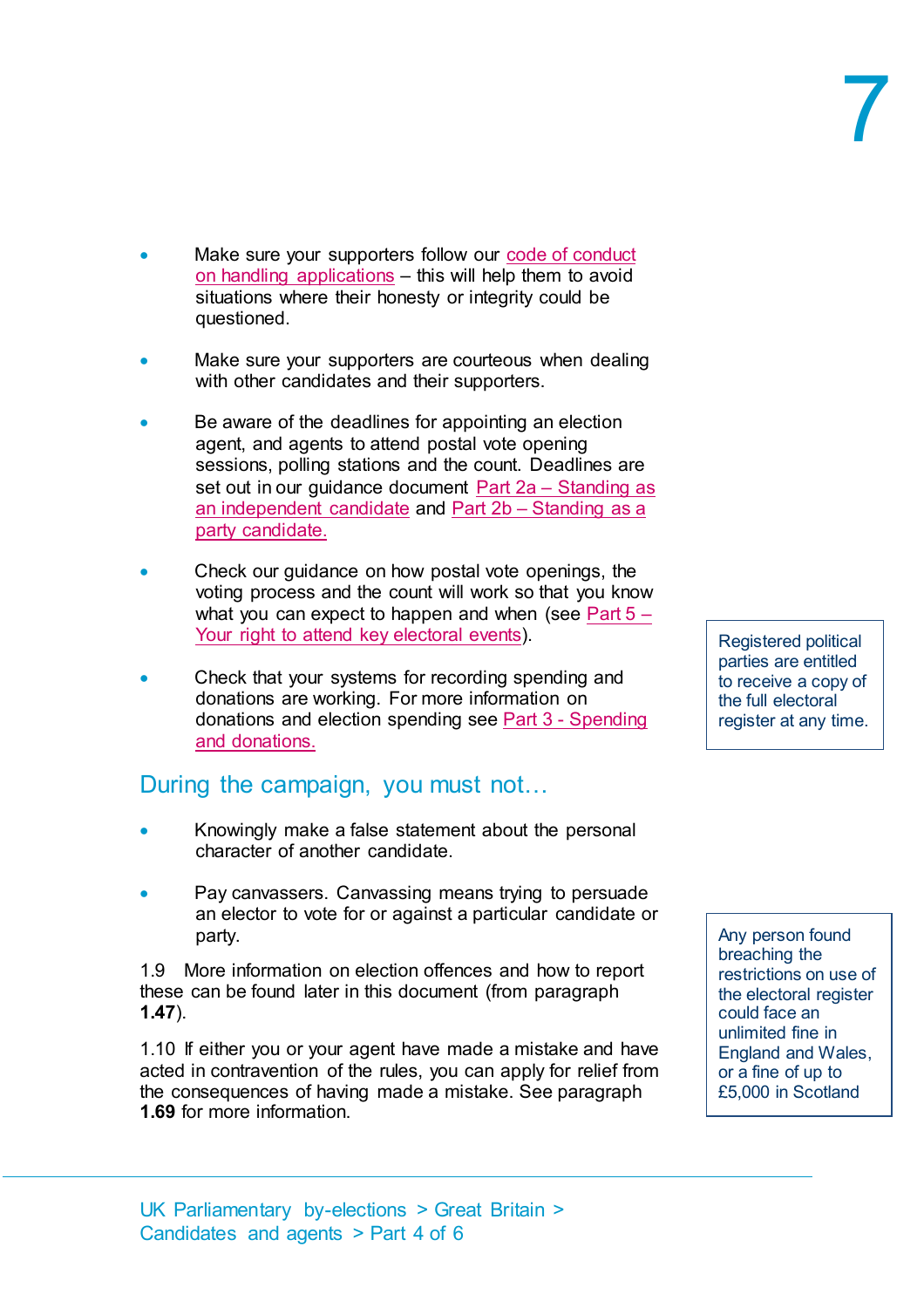## <span id="page-7-0"></span>Use of the electoral register and lists of absent voters

1.11 Once you officially become a candidate as explained in paragraphs **[1.3](#page-4-3)** to **[1.7](#page-4-4)**, you are entitled to receive a free copy of the full electoral register. You are also entitled to the lists of people voting by post or proxy ('the absent voters' lists') for the constituency that you are contesting.

## Restrictions on the use of the information contained in the electoral register and lists of absent voters

1.12 The version you will receive will be the current one at the time of your application. You can also request the list of newly registered electors when it is published five working days before the poll.

1.13 The full electoral register and absent voters' lists contain people's personal data and so their use is very carefully controlled.

1.14 You can use them to:

- complete your nomination form
- help you campaign
- check that donations are permissible

1.15 You must not release to any person any details that appear only in the full register and not on the open register which is available for general sale, otherwise than for the purposes set out above. You must not:

- use the full register and absent voters' lists for any other purpose not listed above, or
- pass copies on to anyone outside your campaign (except for certain data processing companies)

#### **There are two registers. Why?**

Using information received from the public, registration officers keep two registers – the electoral register and the open register (also known as the edited register).

**The electoral register** 

The electoral register lists the names and addresses of everyone who is registered to vote in public elections. The register is used for electoral purposes, such as making sure only eligible people can vote. It is also used for other limited purposes specified in law, such as detecting crime (e.g. fraud), calling people for jury service, checking credit applications.

#### **The open register**

The open register is an extract of the electoral register, but is not used for elections. It can be bought by any person, company or organisation. For example, it is used by businesses and charities to confirm name and address details. Electors can request not to have their name and address included in the open register.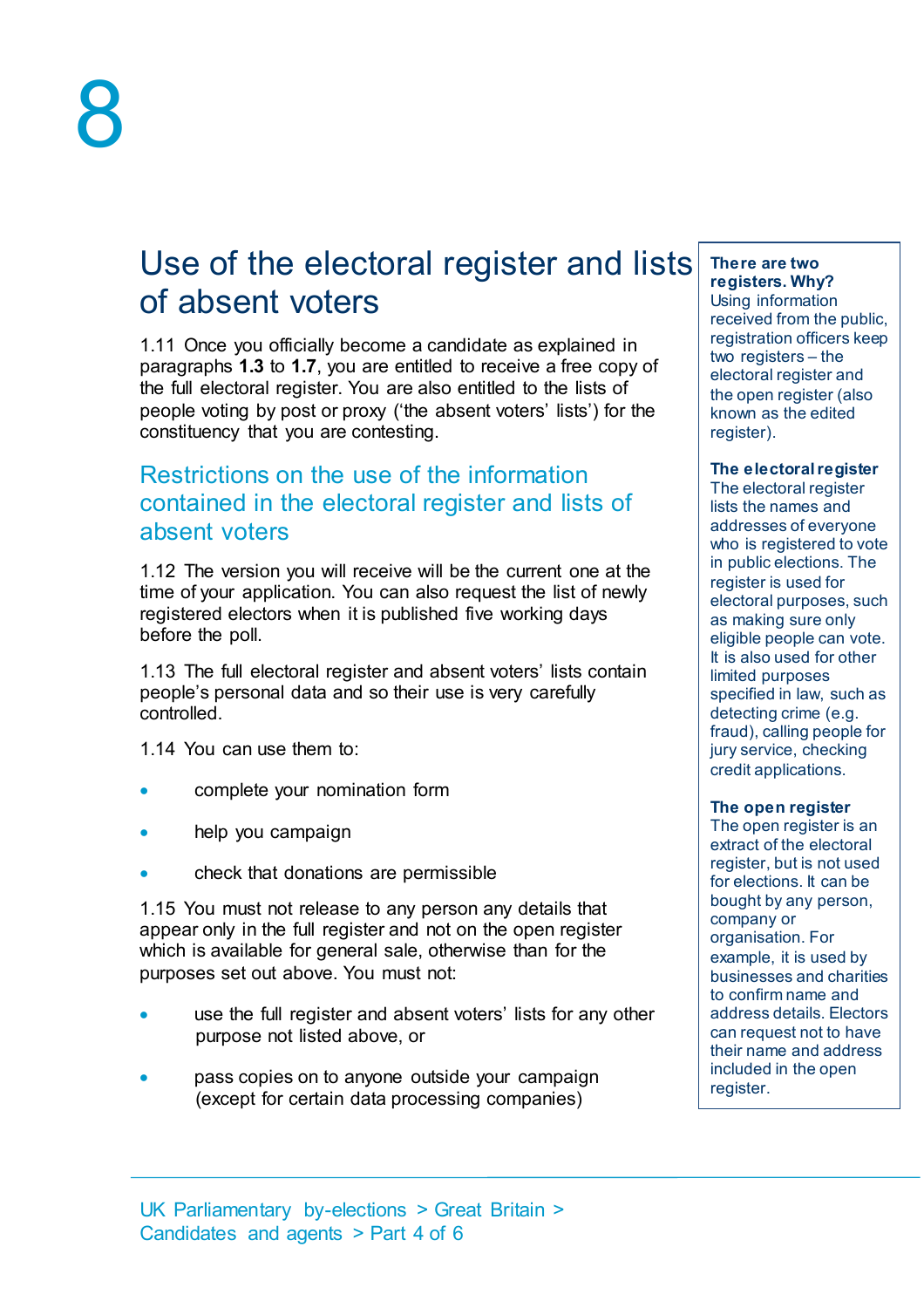1.16 If you have supplied a copy of the register or absent voters' lists to campaign workers, they must also comply with the requirements above.

1.17 You must ensure that you keep the electoral register secure and list of absent voter secure. Once you no longer need the register and lists of absent voters for any electoral purpose, you should securely destroy any copies supplied to you as a candidate in accordance with the Information Commissioner's [guidelines.](https://ico.org.uk/media/for-organisations/documents/1475/deleting_personal_data.pdf)

## <span id="page-8-0"></span>Applying for a copy of the electoral register and lists of absent voters

1.18 You must ask for your copy of the register and lists of absent voters from the Electoral Registration Officer. You can find their contact details on **[www.aboutmyvote.co.uk](http://www.aboutmyvote.co.uk/)**.

1.19 The request must be made in writing and we have made a [register request form](http://www.electoralcommission.org.uk/__data/assets/word_doc/0010/141886/Register-request-form-generic.doc) and an [absent voters list request form](http://www.electoralcommission.org.uk/__data/assets/word_doc/0004/141889/Absent-voters-list-request-form-generic.doc) available on our website for this purpose.

1.20 The register and lists will be supplied in electronic format unless you specifically request a paper copy.

## <span id="page-8-1"></span>Using schools and rooms for public meetings

<span id="page-8-2"></span>1.21 You may want to engage with the public at public meetings, promoting your views and responding to questions from the audience.

1.22 The Electoral Registration Officer of each council in England and Wales, and the Proper Officer of each council in Scotland, keep a list of the location and availability of meeting rooms in their area. They will make this list available for inspection by candidates and election agents (and persons authorised by them) from the date the vacancy occurs. Contact details for Electoral Registration Officers can be found on **[www.aboutmyvote.co.uk](http://www.aboutmyvote.co.uk/)**. In Scotland you can obtain the contact details of the Proper Officer through the local council.

1.23 You should contact the owner of the premises to make a booking. You must give reasonable notice, which will reduce the risk of the request being refused.

Candidates' right to use rooms does not include hours during which a school is used for educational purposes. Equally, any prior letting of a meeting room must take precedence.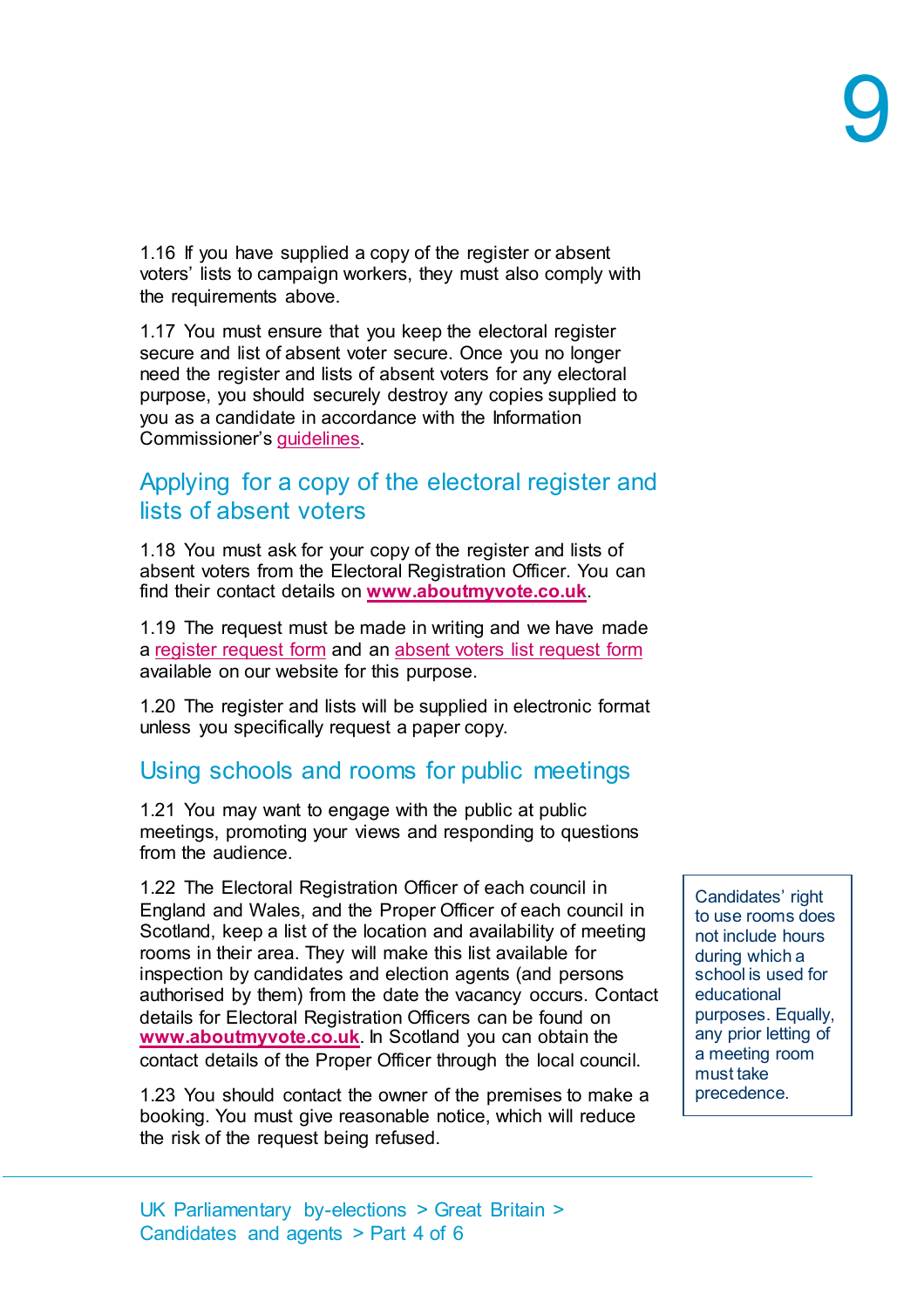1.24 There is no hire charge for using these rooms, but you must pay for any expenses incurred, such as heating, lighting and cleaning, and for any damage to the premises.

## <span id="page-9-0"></span>Freepost

1.25 If you are shown as standing nominated in the statement of persons nominated you will be entitled to free postage on an election address to electors in the constituency. The address must only contain matters relating to the election.

1.26 Before the publication of the statement of persons nominated, if you declare yourself to be a candidate you are entitled to exercise this right, but only if you give a security that is required by Royal Mail for the payment of postage in case you are not shown on the statement as standing nominated.

1.27 You may have postage paid on either:

- one unaddressed election communication of up to 60 grams to every postal address, or
- one election communication of up to 60 grams addressed to each elector

1.28 If you are considering exercising this right, you should contact Royal Mail to make arrangements. Royal Mail's terms and conditions must be complied with.

1.29 We strongly advise that you consult Royal Mail's guidance on candidate mailings at [www.royalmail.com/candidatemail.](http://www.royalmail.com/candidatemail)

## <span id="page-9-1"></span>Campaign publicity dos and don'ts

1.30 You must:

- Use imprints on all your printed campaign material and any electronic campaign material that is designed to be printed off locally. See paragraph **[1.33](#page-10-3)** below for more information.
- Comply with planning rules relating to advertising hoardings and large banners – you should ask the relevant local authority for advice.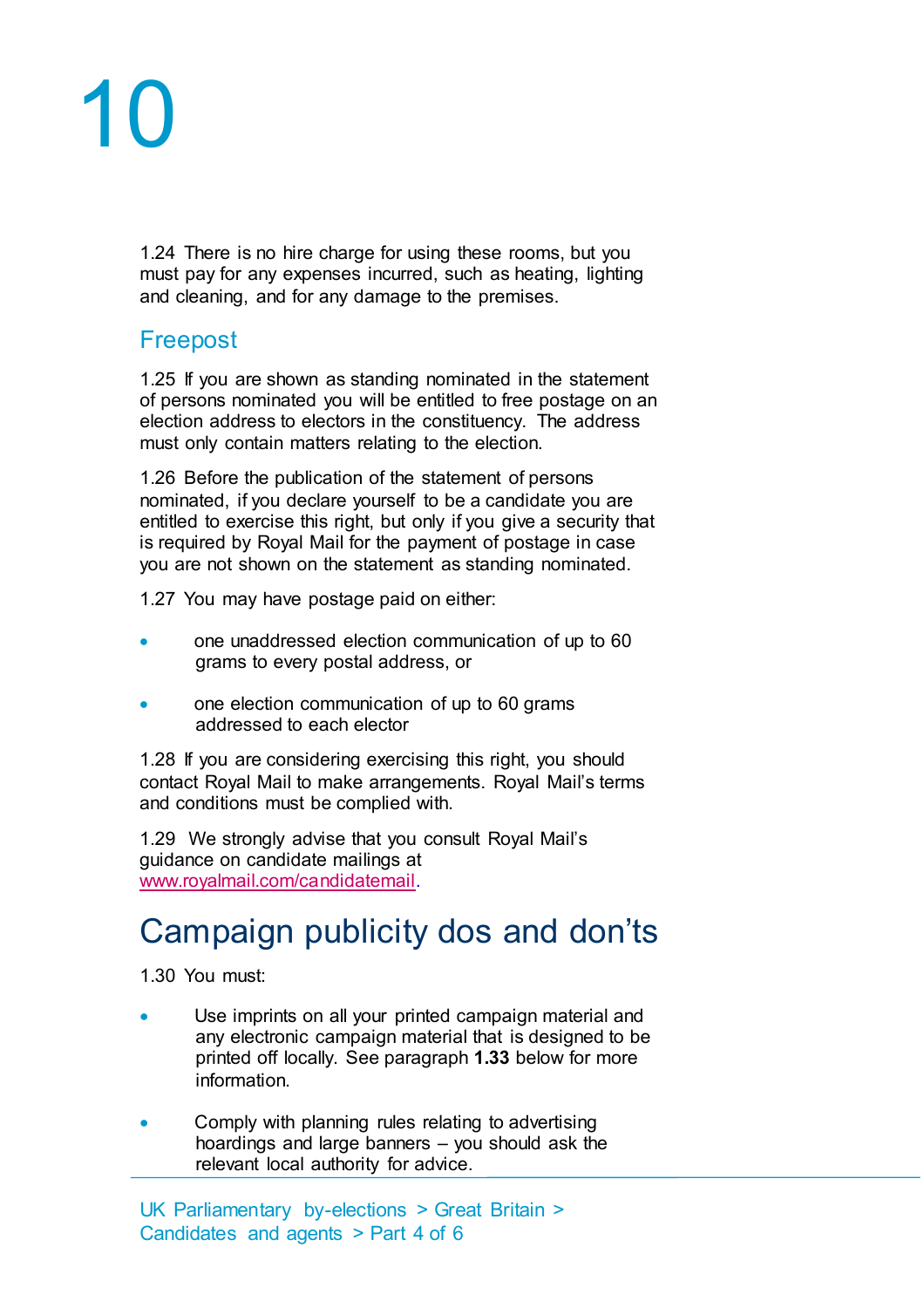• Make sure that outdoor posters are removed promptly after the election – you must do this within two weeks of the close of the poll.

1.31 You should:

- Include an imprint on all non-printed campaign material, including websites.
- Consider how to make your campaign accessible to people who are visually impaired, have learning difficulties or low literacy skills, or whose first language isn't English or, in Wales, Welsh. You may want to make contact with disability groups in your local area for advice.

1.32 You must not:

- Produce material that looks like the poll cards sent to voters by the (Acting) Returning Officer.
- Pay people to display your adverts (unless they display adverts as part of their normal business).

## <span id="page-10-0"></span>Using imprints

## <span id="page-10-1"></span>**What is an imprint?**

1.33 An imprint should be added to all campaign material and, in the case of printed material, must be added by law, to show who is responsible for its production. It helps to ensure that the campaign is transparent.

## <span id="page-10-2"></span>**What do you need to include?**

<span id="page-10-3"></span>1.34 On printed material, such as leaflets and posters, you must include the name and address of:

- the printer
- the promoter
- any person on behalf of whom the material is being published (and who is not the promoter)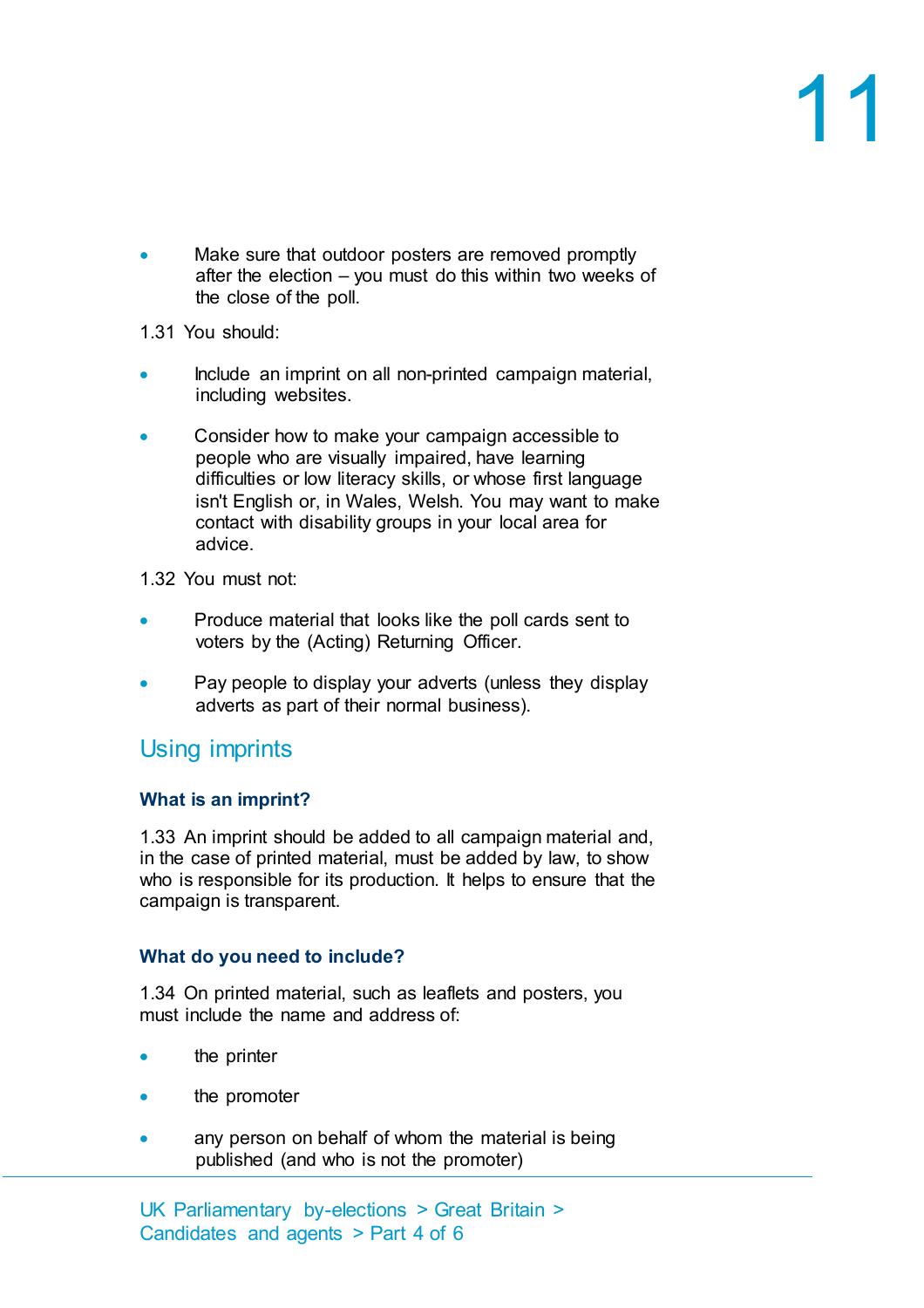1.35 The promoter is the person who has authorised the material to be published. If the promoter is acting on behalf of a group or organisation, the group or organisation's name and address must also be included.

1.36 You can use either home or office addresses.

1.37 If you are putting an advert in a newspaper, your advert does not need to include the printer's details. However, the advert must contain the name and address of the promoter and any person on behalf of whom the advert is being published. If the promoter and the person on behalf of whom the advert is being published are the same, their name and address need only be included once.

## <span id="page-11-0"></span>**Example of an imprint**

1.38 A standard imprint for independent candidates should look like this:

Printed by [printer's name and address].

Promoted by [agent's name] of [agent's address], on behalf of [candidate's name] of [candidate's address].

1.39 If the candidate is also the promoter of the material, the 'on behalf of' part of the imprint is not required.

1.40 In all cases, you must make sure that the imprint lists all the promoters and organisations involved.

## <span id="page-11-1"></span>**Where do you put the imprint?**

1.41 If your material is single-sided – such as a window poster – you must put the imprint on the face of the document. If it is multi-sided, you must put it on the first or last page.

## <span id="page-11-2"></span>**Websites and other electronic material**

1.42 You should also put an imprint on electronic material, such as websites and emails. The imprint should include the name and address of the promoter and the organisation on whose behalf it has been produced.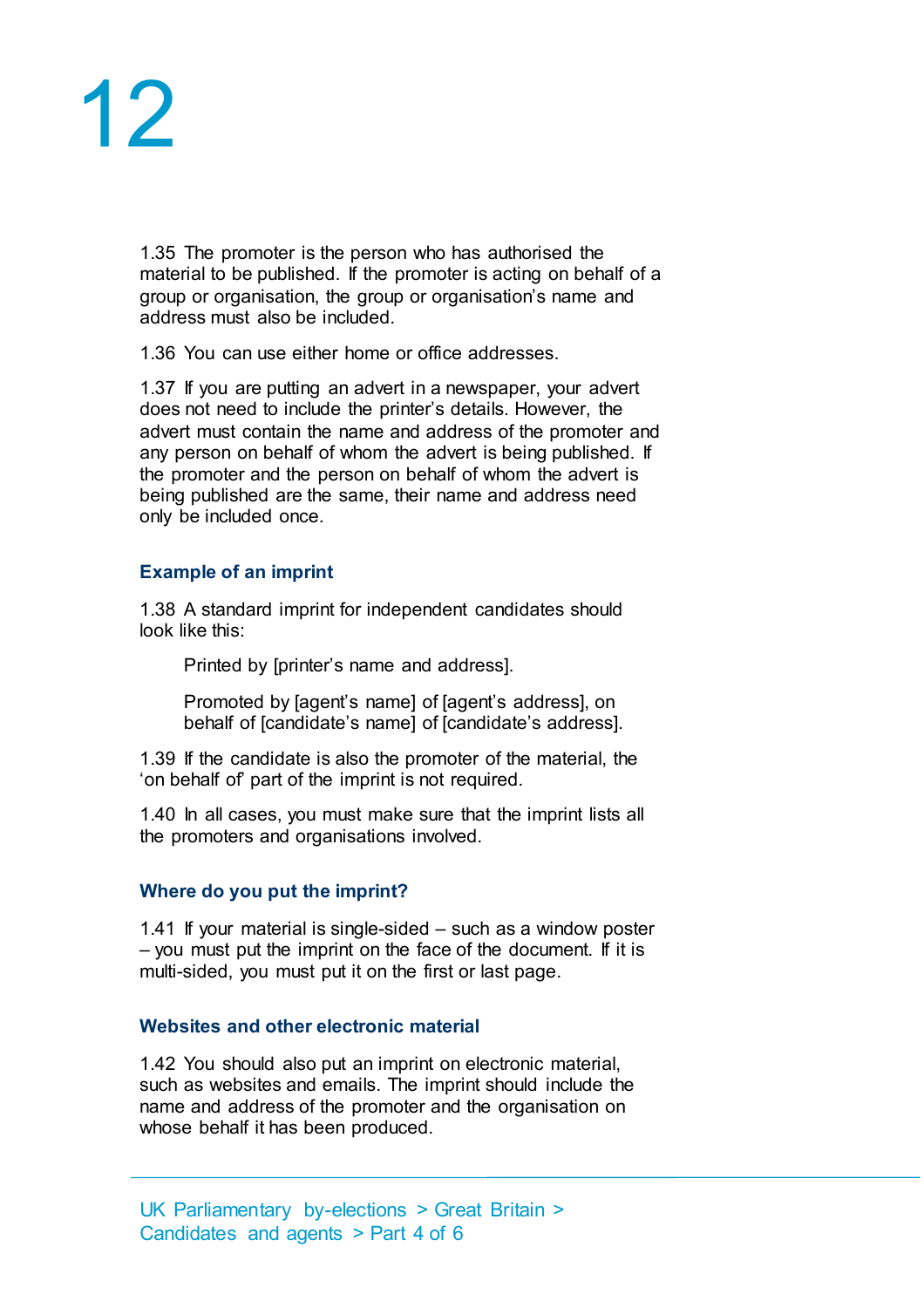## <span id="page-12-0"></span>Polling day dos and don'ts

1.43 You should:

- Make sure that any tellers working for you follow our [tellers dos and don'ts](http://www.electoralcommission.org.uk/__data/assets/pdf_file/0006/141891/Tellers-dos-and-donts-generic.pdf) and any guidance issued by the (Acting) Returning Officer.
- Make sure that any agents who are attending polling stations, postal vote opening sessions or the count understand the rules about the secrecy of the ballot. For more information, see our documents setting out the secrecy requirements for [the poll,](http://www.electoralcommission.org.uk/__data/assets/word_doc/0007/141892/Secrecy-requirements-the-poll-LGE.doc) [postal voting](http://www.electoralcommission.org.uk/__data/assets/word_doc/0008/141893/Secrecy-Requirements-Postal-Voting-LGE.doc) and the [count](http://www.electoralcommission.org.uk/__data/assets/word_doc/0010/141895/Secrecy-requirements-verification-and-count-LGE.doc)
- For candidates in Wales, we have also produced the secrecy requirements for [postal voting,](http://www.electoralcommission.org.uk/__data/assets/word_doc/0003/141897/Secrecy-requirements-postal-voting-Wales-LGW-WB.doc) [the poll](http://www.electoralcommission.org.uk/__data/assets/word_doc/0011/141896/Secrecy-requirements-the-poll-Wales-LGW-WB.doc) and the [count](http://www.electoralcommission.org.uk/__data/assets/word_doc/0004/141898/Secrecy-requirements-verification-and-count-Wales-LGW-WB.doc) bi-lingually in English and Welsh.
- Comply with requests by polling station staff or the (Acting) Returning Officer about campaigning near polling stations.

1.44 You must not:

- Campaign near polling stations in a way that could be seen by voters as aggressive or intimidating (for example, large groups of supporters carrying banners, or vehicles with loudspeakers or heavily branded with campaign material).
- Breach the requirements on secrecy of the ballot. This is an essential part of any modern democracy and breaches are taken seriously.

In particular, if you (or your agents) are attending postal vote opening sessions, you must not seek to identify and publicise how votes have been marked on individual ballot papers.

Before the close of poll, publish exit polls or any other data based on information given by people about how they voted after they have cast their vote, including a postal vote.

UK Parliamentary by-elections > Great Britain > Candidates and agents > Part 4 of 6

Tellers are volunteers for candidates who stand outside polling stations and record the elector numbers of electors who have voted.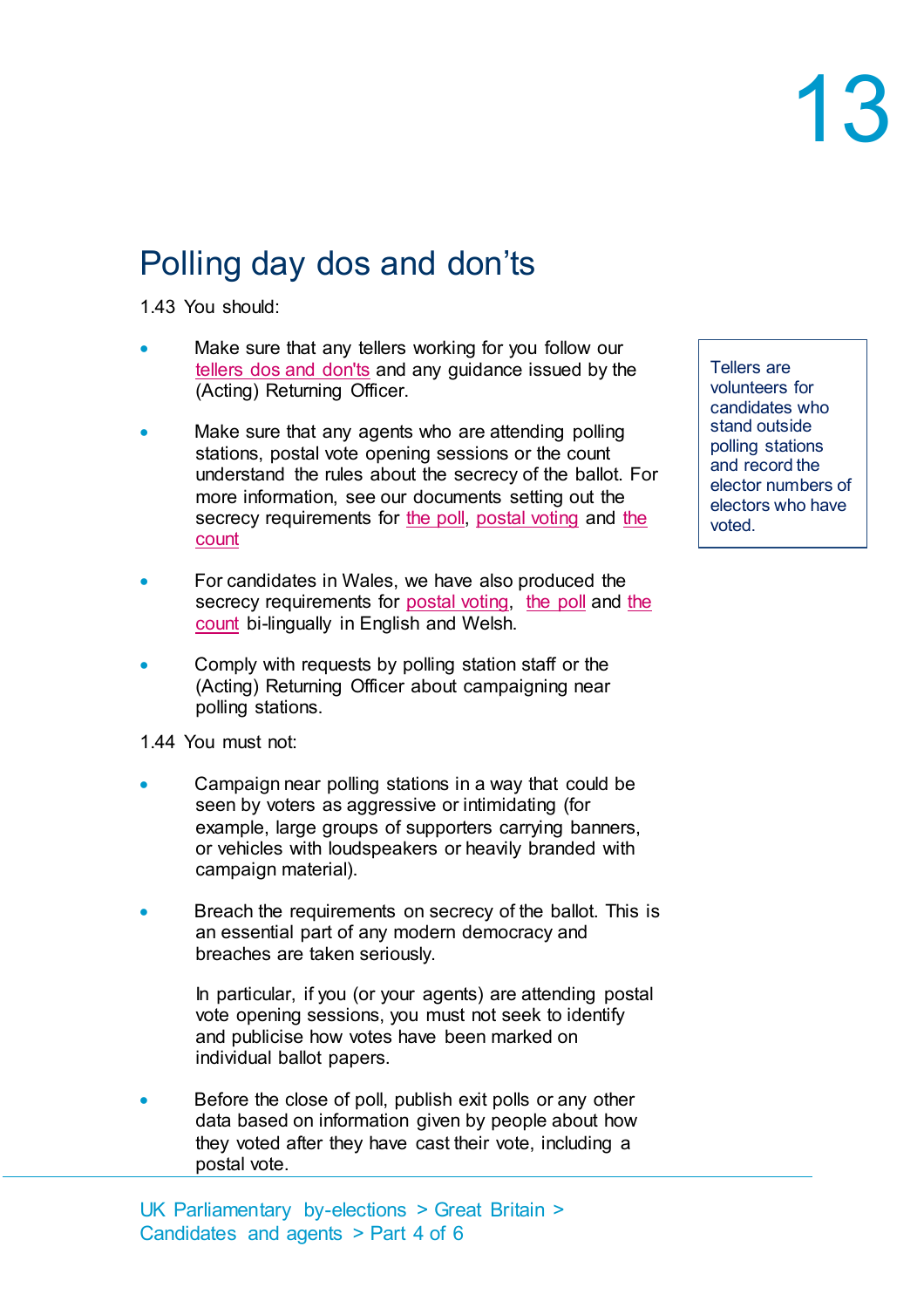## <span id="page-13-0"></span>Maintaining the integrity of the election

1.45 As a candidate, you will be one of the key public faces of the election, and your conduct will be scrutinised in detail by your opponents, the media and voters. Voters should be able to trust that you will comply with the law and maintain the integrity of the election process.

1.46 You are also responsible for the conduct of your supporters, and the person who acts as your election agent is responsible for your campaign and, in particular, its financial management. You should make sure that you, and your supporters, fully understand the law and know what they need to do to ensure that voters can participate freely in this election.

1.47 The police can only investigate allegations of electoral fraud where there is evidence to show that an offence has taken place, so you should always be able to substantiate any claims or allegations when you refer them to the police. You should also consider the impact on public trust and confidence of making false or unsubstantiated allegations about the conduct of other campaigners.

## <span id="page-13-1"></span>List of offences

<span id="page-13-3"></span>1.48 You should be aware of a number of electoral and nonelectoral offences, and should seek your own legal advice where necessary.

## <span id="page-13-2"></span>**Bribery**

1.49 The offence of bribery includes where someone directly or indirectly gives any money or procures any office to or for any voter, in order to induce any voter to vote or not vote.

We do not regulate any of these offences.

For details of how to report any allegations of electoral malpractice see paragraph **[1.61](#page-16-3)**.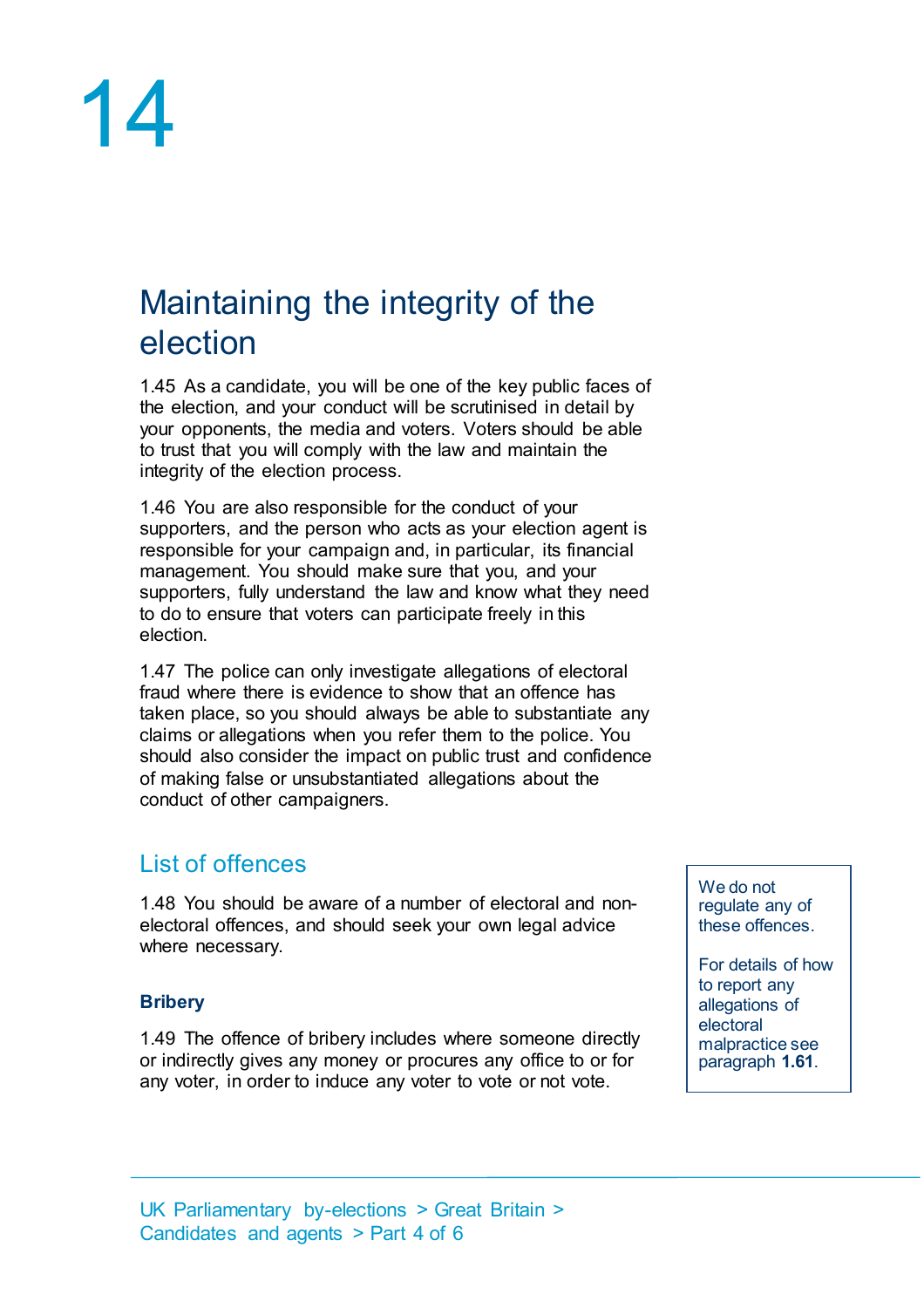## <span id="page-14-0"></span>**Treating**

1.50 A person is guilty of treating if either before, during or after an election they directly or indirectly give or provide any food, drink, entertainment or provision to corruptly influence any voter to vote or refrain from voting. Treating requires a corrupt intent - it does not apply to ordinary hospitality.

## <span id="page-14-1"></span>**Undue influence**

1.51 A person is guilty of undue influence if they directly or indirectly make use of or threaten to make use of force, violence or restraint, or inflict or threaten to inflict injury, damage, harm or loss upon or against any person in order to induce or compel that person to vote or refrain from voting.

1.52 A person may also be guilty of undue influence if they impede or prevent any voter from freely exercising their right to vote – even where the attempt is unsuccessful.

1.53 Undue influence doesn't exclusively relate to physical access to the polling station. For example, a leaflet that threatens to make use of force in order to induce a voter to vote in a particular way could also be undue influence.

## <span id="page-14-2"></span>**Personation**

1.54 Personation is defined as an individual voting as someone else either by post or in person at a polling station, as an elector or as a proxy. This offence applies if the person that is being personated is living, dead or fictitious. Aiding, abetting, counselling or procuring the offence of personation is also an offence.

## <span id="page-14-3"></span>**False statements about a candidate's personal character or conduct**

1.55 It is an offence to make or publish a false statement of fact about the personal character or conduct of a candidate in order to affect the return of a candidate at an election.

1.56 False statements that are not about a candidate's personal character or conduct are not illegal under electoral law, but could be considered as libel or slander.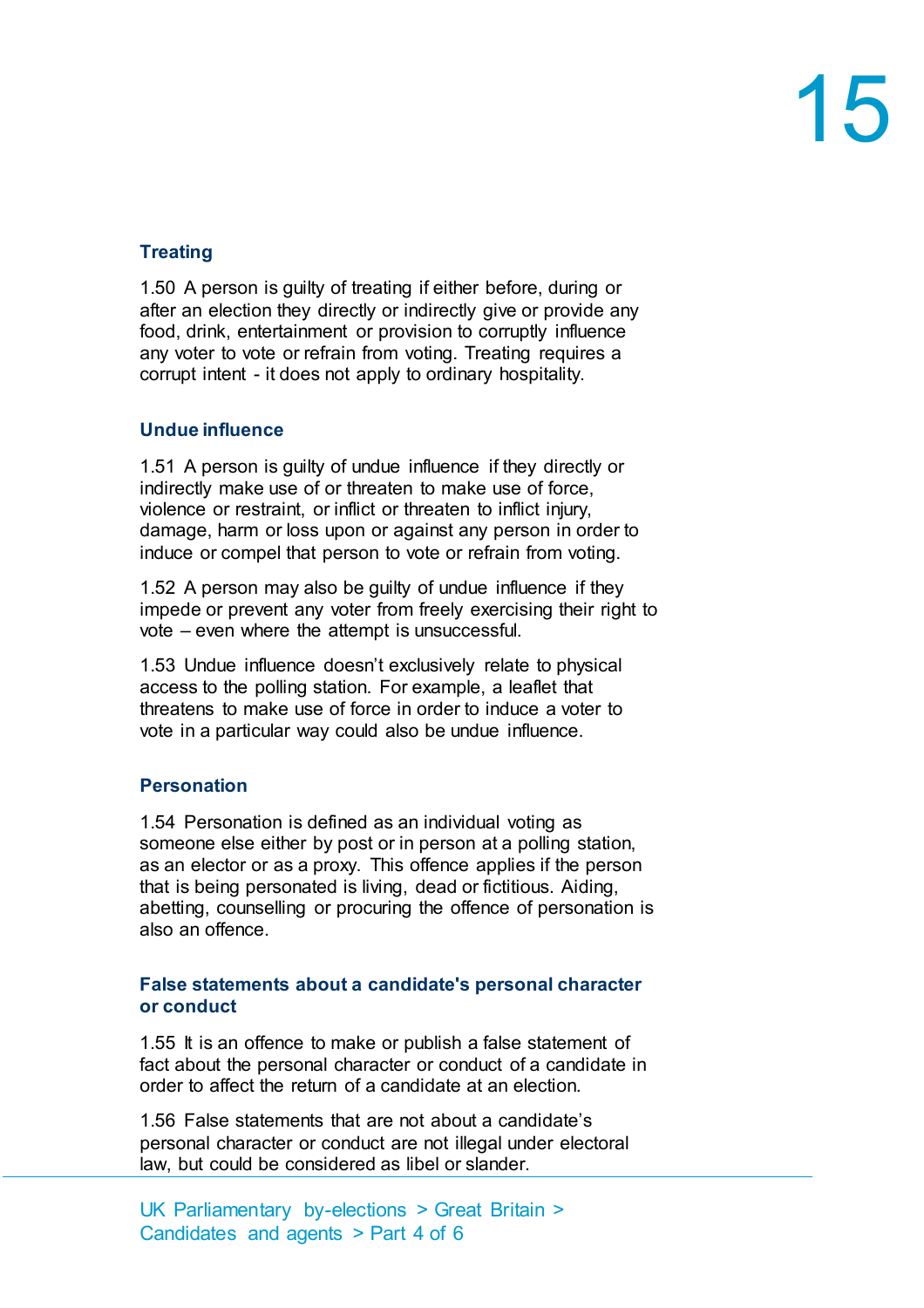1.57 It is also an illegal practice to make a false statement of a candidate's withdrawal in order to promote or procure the election of another candidate.

## <span id="page-15-0"></span>**False statements in nomination papers**

1.58 It is an offence to provide a false statement on a nomination paper, which you know to be false. For example, if you know you are disqualified from election you must not sign the consent to nomination.

#### <span id="page-15-1"></span>**False registration information and false postal/proxy voting application**

1.59 It is an offence to supply false information on a registration, postal vote or proxy vote application form. False information includes a false signature.

## <span id="page-15-2"></span>**False application to vote by post or by proxy**

1.60 A person is guilty of an offence if they apply to vote by post or proxy to gain a vote to which they are not entitled or to deprive someone else of their vote.

## <span id="page-15-3"></span>**Multiple voting and proxy voting offences**

1.61 There are various offences regarding multiple voting and proxy voting, including voting in person or by post as an elector or proxy knowing that you are subject to a legal incapacity to vote and inducing or procuring another to commit the offence.

## <span id="page-15-4"></span>**Breaches of the secrecy of the ballot**

1.62 Everyone involved in the election process or attending certain proceedings must maintain the secrecy of the ballot. The (Acting) Returning Officer will give a copy of the official secrecy requirements to everyone who attends the opening of postal votes or the counting of ballot papers and to polling agents.

We do not regulate the content of campaign material and are not able to comment on the legality of any particular electoral material beyond what is covered in this guidance.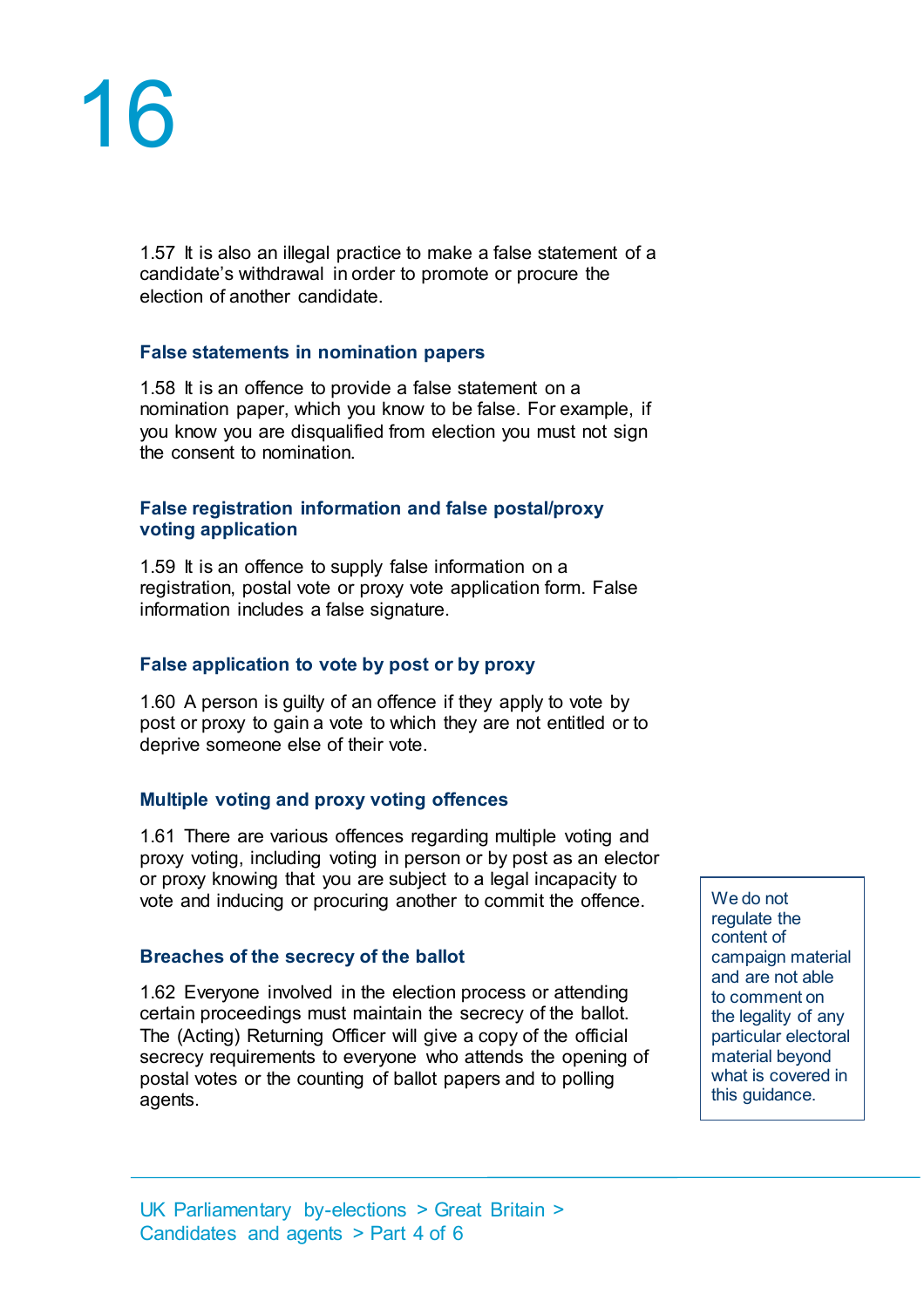## <span id="page-16-0"></span>**Campaign publicity material**

1.63 Certain offences relate specifically to election campaign publicity material. Printed election campaign publicity material must contain an imprint, not resemble a poll card and not contain a false statement of fact as to the personal character or conduct of a candidate.

## <span id="page-16-1"></span>**Racial hatred**

1.64 Under the Public Order Act 1986, it is an offence to publish or distribute threatening, abusive or insulting material that is intended to stir up racial hatred or which is likely to stir up racial hatred.

## <span id="page-16-2"></span>Reporting allegations of electoral fraud

<span id="page-16-3"></span>1.65 If you are concerned that electoral fraud may have been committed, you should first speak to the Electoral Registration Officer or (Acting) Returning Officer.

1.66 They may be able to explain whether or not electoral fraud has been committed, and can refer your concerns to the police if necessary. They can also provide you with the details of the police contact for the relevant police force so that you can report the allegation yourself.

1.67 If you have evidence that an electoral offence has been committed you should contact the police **immediately**. You should be prepared to give them a statement and substantiate your allegation.

1.68 In England and Wales, contact details for the Electoral Registration Officer or (Acting) Returning Officer are available from our About my vote website **[www.aboutmyvote.co.uk](http://www.aboutmyvote.co.uk/)**. In Scotland, you can also find contact details of Electoral Registration Officers on **[www.aboutmyvote.co.uk](http://www.aboutmyvote.co.uk/)** and you can contact Returning Officers through the local council.

1.69 Please note that if your allegation relates to party, election or registered campaigner finance matters, such as spending or donations, then you should follow the advice given at the following link: [www.electoralcommission.org.uk/party](http://www.electoralcommission.org.uk/party-finance/enforcement/making-allegations)[finance/enforcement/making-allegations.](http://www.electoralcommission.org.uk/party-finance/enforcement/making-allegations)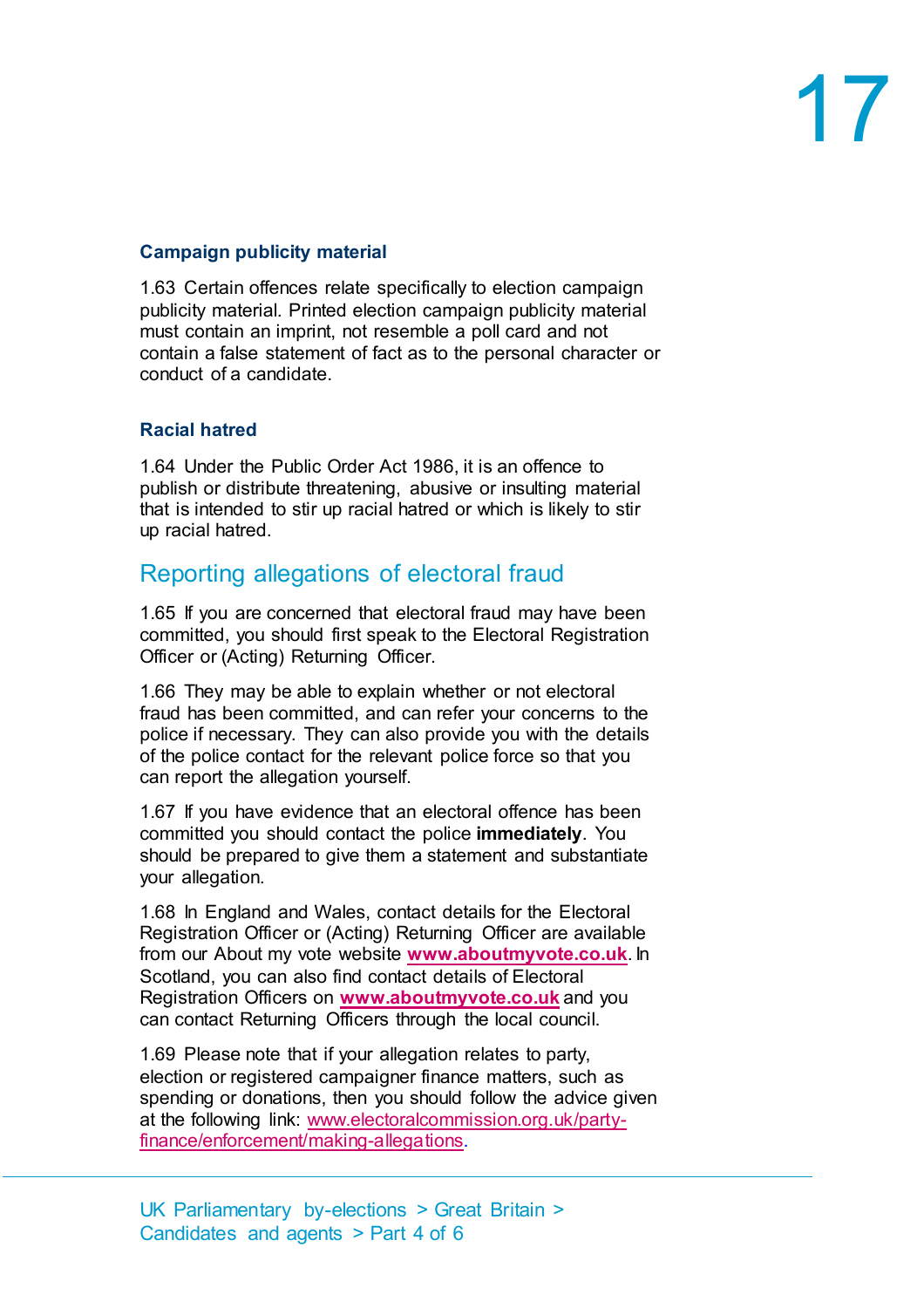## <span id="page-17-0"></span>**What if you have made a mistake?**

<span id="page-17-1"></span>1.70 If either you or your agent has mistakenly acted in contravention of the election rules, you can apply for relief from the penalties for any offence.

1.71 You should always seek legal advice if considering applying for relief.

1.72 For more information, you should:

In England and Wales:

• visit https://hmctsformfinder.justice.gov.uk/HMCTS/FormFind er.do, and enter the form number LOC002

or

• contact the Election Petitions Office at the Royal Courts of Justice at:

> The Election Petitions Office Room E113 Royal Courts of Justice Strand London WC2A 2LL Email: [Election\\_Petitions@hmcts.gsi.gov.uk](mailto:Election_Petitions@hmcts.gsi.gov.uk)

Phone: 020 7947 6877 Fax: 0870 324 0024

In Scotland:

• contact the Petitions Department at:

The Petitions Department Court of Session Parliament Square Edinburgh EH1 1RQ Email: [supreme.courts@scotcourts.gov.uk](mailto:supreme.courts@scotcourts.gov.uk)